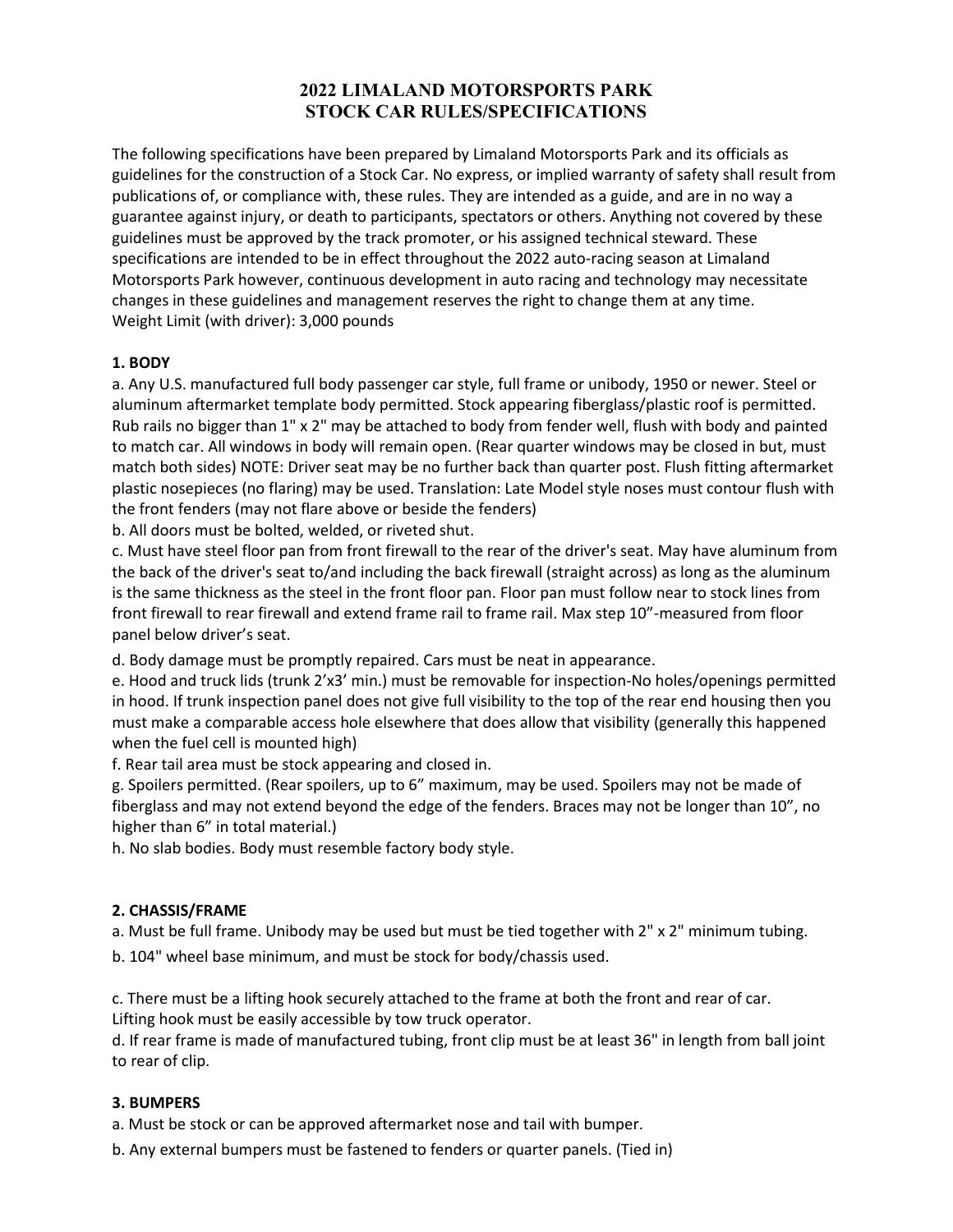# **4. INTERIOR**

a. Interior must be completely gutted. No mirrors.

b. Firewalls must be completely covered with sheet metal and extend door to door. Must extend down from top of fenders to top of frame rails on both sides. (Only tunnel (10" max height) allowed is drive shaft/transmission tunnel.) Front firewall must follow near to stock lines. Rear firewall must be straight across.

c. Racing seat only. Must be securely mounted to roll cage. NOT BOLTED TO THE FLOOR PAN (cage mounted only). Containment seats strongly recommended.

d. No totally enclosed interiors for safety extraction purposes. Passenger side may be boxed in (18" max width). Measured from outside door skin, with an inspection access. Panel must extend down to floor pan.

e. Must have 4-point roll cage, 1 ¾" O.D. minimum, with minimum .095 wall thickness, mild steel with 3 door bars driver side and 2 door bars passenger side.

# **5. ENGINE**

a. Must be stock appearing and in traditional location. Engine setback may be no further back than centerline of #1 spark plug to ball joint. Cast iron heads and block. **(GM heads - 23° only)**

b. Stock ignition only. No dual point distributor. No magnetos. No MSD boxes.

c. No electric or belt driven fuel pumps. No electric water pumps.

d. Headers permitted. Exhaust must exit under car. No exhaust permitted inside the car.

e. No alcohol allowed!

f. Aluminum intake is optional

# **6. CARBURETOR**

a. One 2-barrel carburetor only of stock production type. Must be Rochester or Holley of traditional design. No split carburetors or fuel injection systems.

#### **7. BRAKES**

a. Must have four-wheel brakes, and lock up during inspection.

b. No shut off device.

c. brake bias adjusters ok.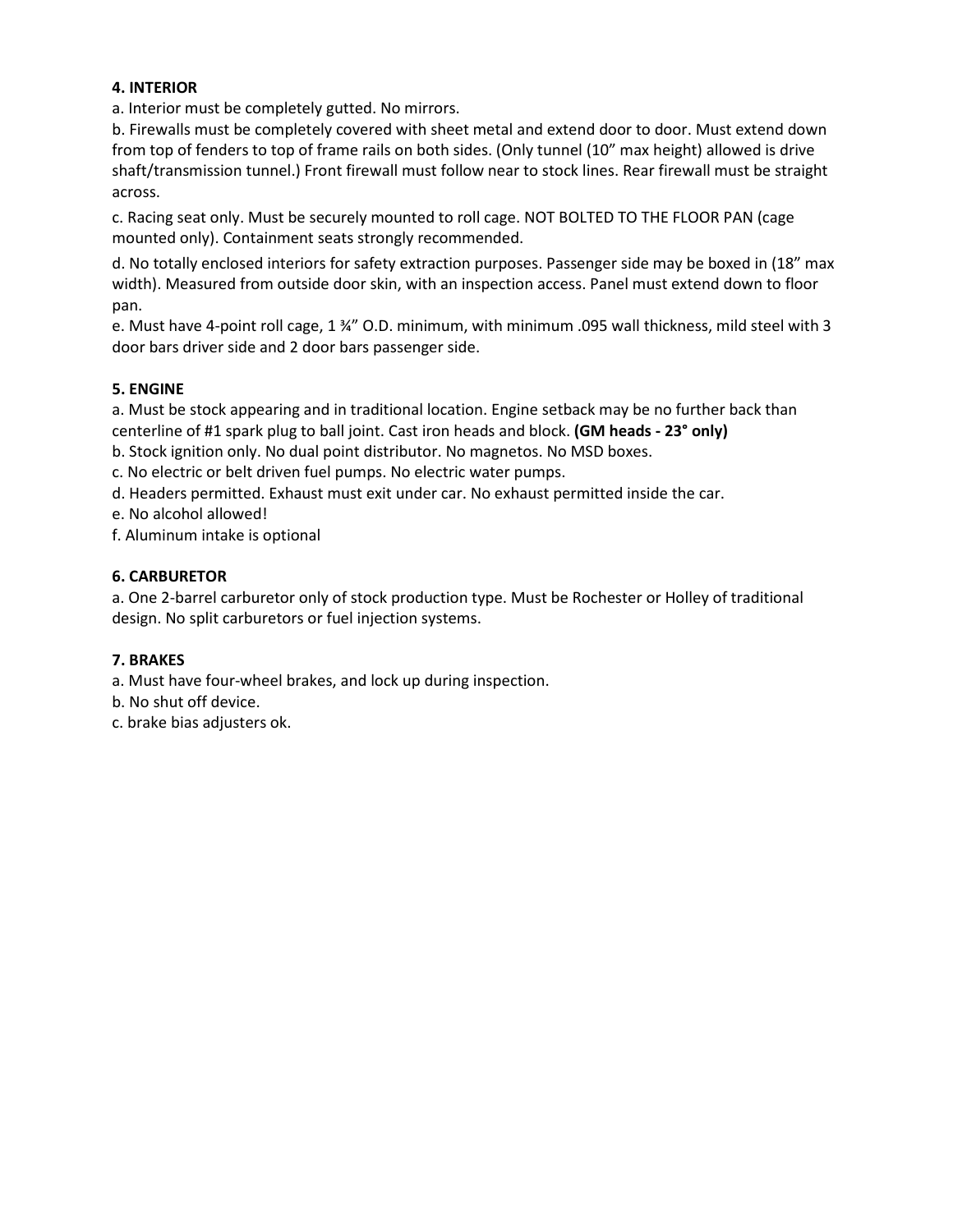#### **8. REARENDS**

a. Any O.E. car or truck rear end. No quick-change device. Floaters optional, but strongly recommended.

#### **9. TRANSMISSION AND CLUTCHES**

a. No ball spline transmissions

b. All cars must start, stop and operate in forward and reverse while the engine is running.

#### **10. TIRES & WHEELS**

a. All wheels must be steel 8" maximum with 1" lug nuts.

b. Stock D.O.T. radial passenger tires -must fit 10 1/2" inch hoop or UMP Modified Hoosiers permitted. (M30 & M60's acceptable).

c. No mud or snow tires, no recaps. Grooving and Siping are permitted

d. No American Racer, McCreary, Mickey Thompson or unapproved racing type tires allowed.

e. No Bleeders of any kind

f. Mud covers must be securely fastened to the wheel using a minimum of three (3) 5/16" diameter magnetic steel hex head bolts or five magnetic steel dzus fasteners. Must also be labeled with car number.

#### **11. SUSPENSION**

a. Weight jacks are allowed. Front suspension and steering must be unaltered O.E. and in stock location, and must be replaceable by stock part from same type suspension. (**Non adjustable** tubular upper aarms permitted, upper a-arm mount does not have to be in stock location or the stock mount) (Swedged tube/heim may be used on tie rods) Stock passenger car spindles only. Aftermarket forged steel spindles, including 3-piece GM metric-style approved by IMCA or DIRTcar UMP, are permitted. No fabricated spindles. Bottom A-frames cannot be altered or moved.

b. Quick release hub and steering quickener are optional.

c. Shocks do not have to be in stock location. One traditional style shock or steel bodied racing shock and spring per wheel. No canister style, external canisters, or double adjustable shocks. No cockpit adjustable shocks.

d. Rear suspension must be stock O.E. design. No added lift arms, shocks or springs. Aftermarket J bars are optional, but must be solid. Upper torque link/biscuit bar (24" max length) optional, but mounting point on car must be within 24 inches of axle centerline. No Macpherson struts or coilovers. No coilover eliminators. No swing arm suspension. Rear suspension area must **remain open and unobstructed for inspection.** 

e. No suspension/driveline parts or mounts permitted inside the driver's compartment.

f. 4 bars and birdcages allowed. No springs on bird cages.

#### **12. SAFETY**

a. Five (5) point safety belt, shoulder harness, belts must be mounted to cage. Belts and harness recommended to be no more than 2 years old. Helmet and flame resistant fire suit required. Head and neck restraints, fire resistant gloves and shoes recommended. Helmet - Snell SA 2010 or newer recommended. No transmitting or listening devices allowed in car other than required raceceiver. Roll bar padding is recommended around the driver's compartment.